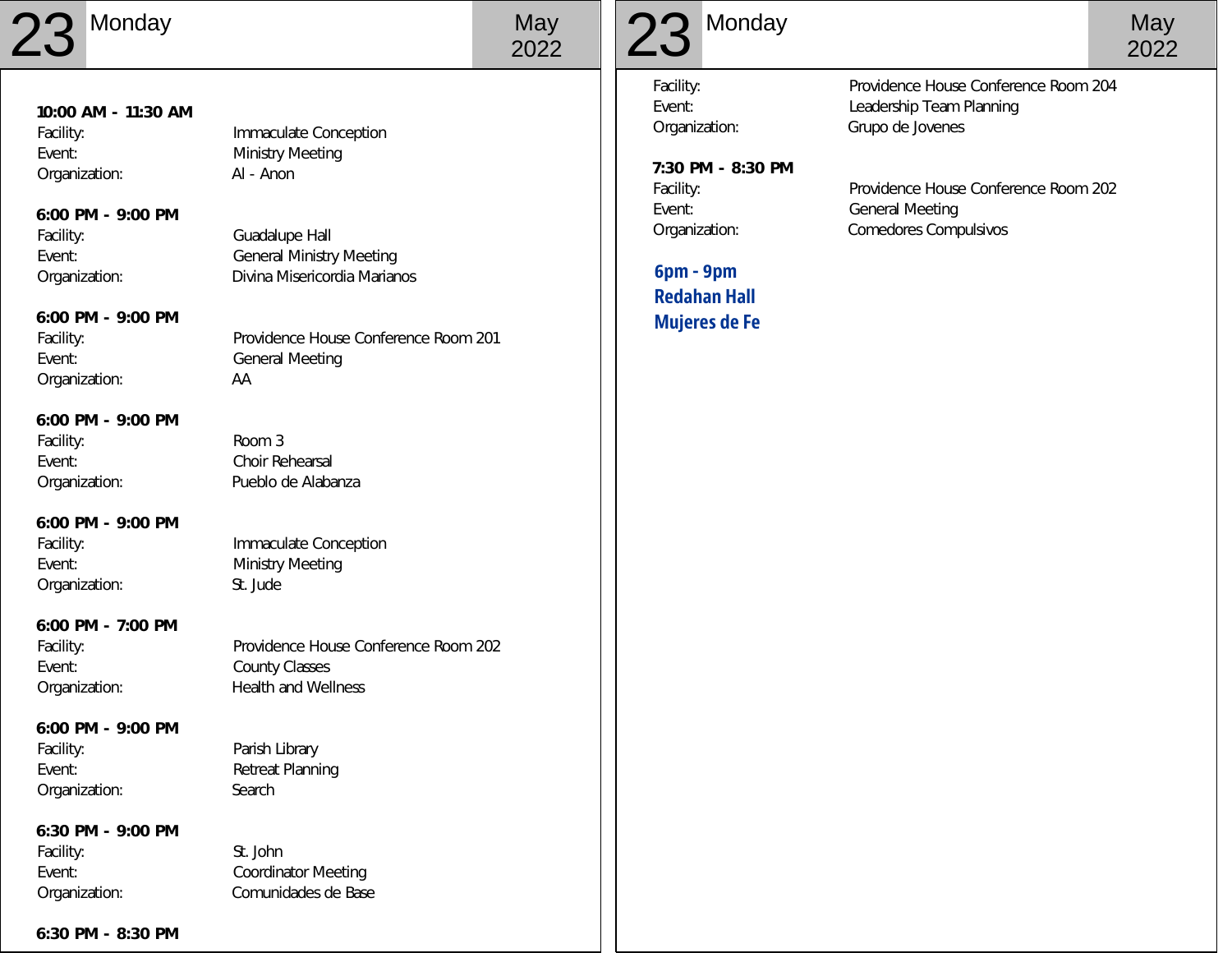# $24$  Tuesday May  $_{2022}$

2022

**6:00 PM - 7:00 PM** Facility: **Parish Center Conference Room A** Event: Mesa Directiva

**6:00 PM - 9:00 PM** Organization: AA

Organization: Señor de Esquipulas

Facility: Providence House Conference Room 201 Event: General Meeting

**6:00 PM - 9:00 PM** Facility: Old TK Event: Intercesion

Organization: Ministerio de Matrimonios

**6:00 PM - 9:00 PM** Facility: **Providence House Conference Room 204** Event: Mesa Directiva Organization: Santo Domingo Guzman

**6:00 PM - 9:00 PM** Facility: Guadalupe Hall Event: Baptism Class Organization: Deacon Pedro de Leon

**7:00 PM - 9:00 PM** Facility: Kindergarten Event: 2:15 Choir Rehearsal Organization: Liturgical Ministry

**7:00 PM - 9:00 PM** Facility: Cenacle Event: Mesa Directiva Organization: Santo Domingo Guzman

**6:00 PM - 9:00 PM** Event: General Meeting Organization: AA

**6:00 PM - 9:00 PM** Facility: Music Room Event: 6pm Choir Rehearsal Organization: Liturgical Ministry

**6:00 PM - 9:00 PM** Facility: Guadalupe Hall Event: Lector Meeting Organization: Liturgical Ministry

**7:00 PM - 9:00 PM** Facility: Old TK Event: Choir Rehearsal

**7:00 PM - 9:00 PM** Facility: Room 1 Event: 8pm Choir Rehearsal Organization: Liturgical Ministry

**7:00 PM - 9:00 PM** Organization: Liturgical Ministry

Facility: **Providence House Conference Room 201** 

Organization: Ministerio de Matrimonios

Facility: **Immaculate Conception** Event: 10:45sm Choir Rehearsal 2022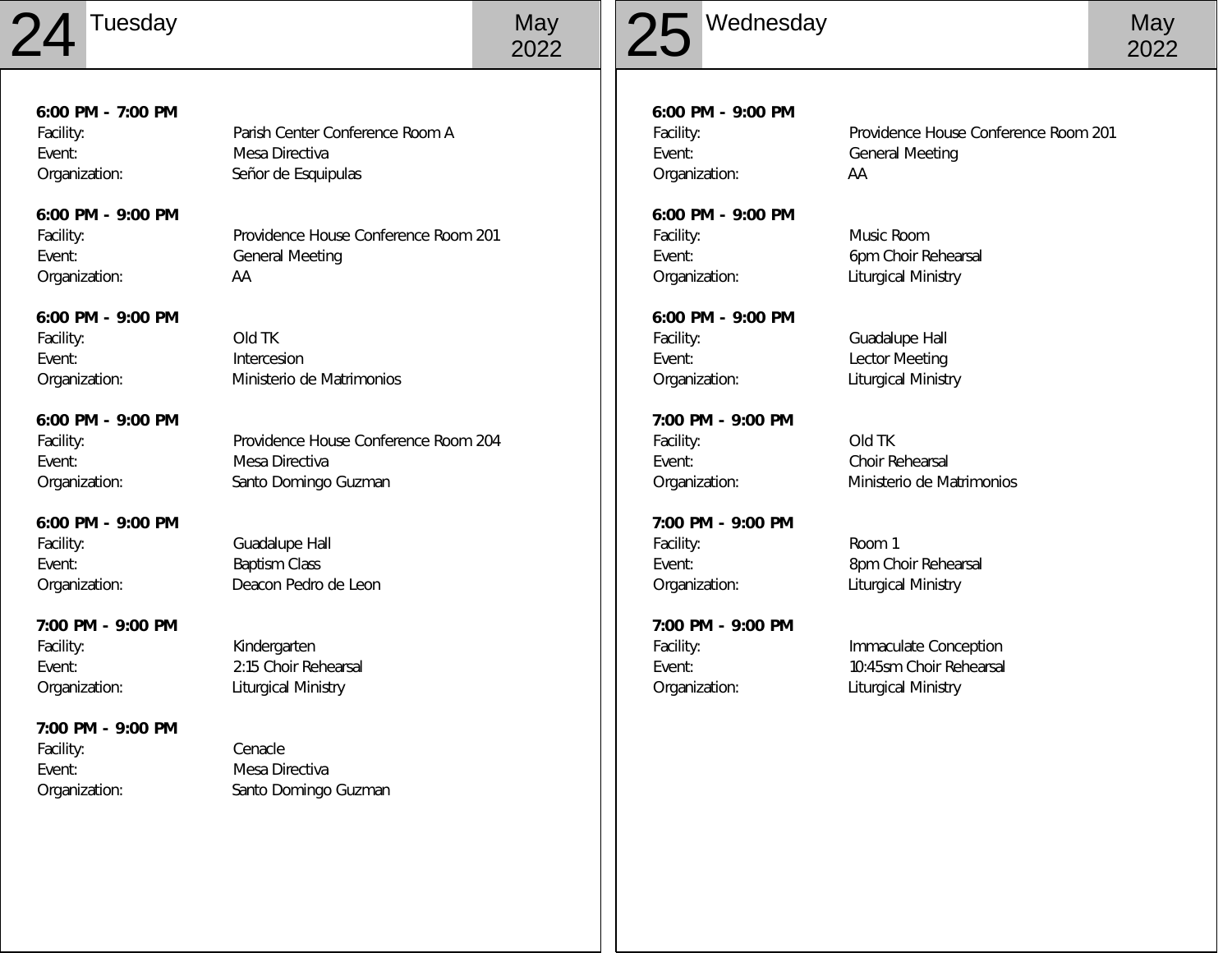# $26$  Thursday May  $_{2022}$

**6:00 PM - 9:00 PM**

**6:00 PM - 9:00 PM**

**6:30 PM - 8:30 PM**

2022

**12:00 PM - 2:00 PM** Facility: Guadalupe Hall Event: Rosary

**6:00 PM - 8:00 PM** Facility: Room 7 Event: Choir Rehearsal Organization: Mujeres de Fe

**6:00 PM - 8:00 PM** Event: Mesa Directiva Organization: Mujeres de Fe

**6:00 PM - 9:00 PM** Facility: Guadalupe Hall Event: Ministry Meeting

**6:00 PM - 8:00 PM** Facility: St. Joseph Hall Event: Ministry Meeting Organization: Legion de Maria

**7:00 PM - 9:00 PM** Event: General Meeting Organization: Señor de Esquipulas

**6pm - 9pm Redahan Hall Pueblo de Alabanza**

Organization: Rosario del Espiritu Santo

Facility: Providence House Conference Room 201

2022

Organization: Ministerio de Matrimonios

Facility: **Immaculate Conception** 

Facility: St. John Event: General Gathering Organization: Comunidad de Jovenes

Facility: Guadalupe Hall Event: Catechist Training? Organization: Adriana Reynoso

Facility: Room 1 Event: **Ministry Gathering** Organization: Ministerio de Consoloacion

**6:30 PM - 9:00 PM** Facility: **Immaculate Conception** Event: Reunion de Servidores Organization: Pueblo de Alabanza

**7:00 PM - 8:02 PM** Event: Ministry Meeting Organization: Al - Anon

Facility: Providence House Conference Room 202

**7:00 PM - 9:00 PM** Facility: St. Joseph Hall Event: Reunion General Organization: Our Lady of Carmen

**7:00 PM - 9:00 PM** Facility: Music Room Event: 7:15am Choir Organization: Liturgical Ministry